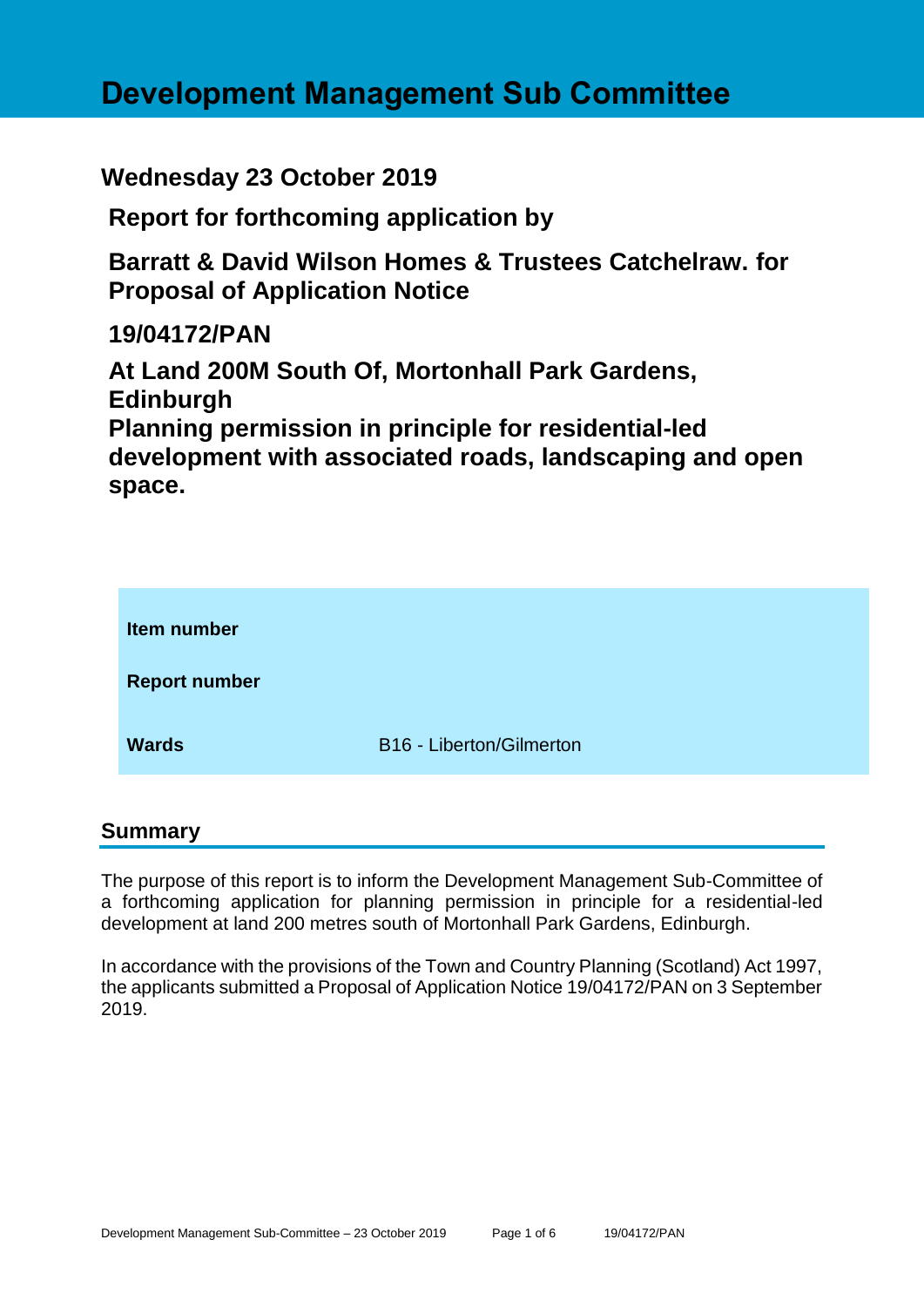# **Links**

**Coalition pledges Council outcomes**

**Single Outcome Agreement**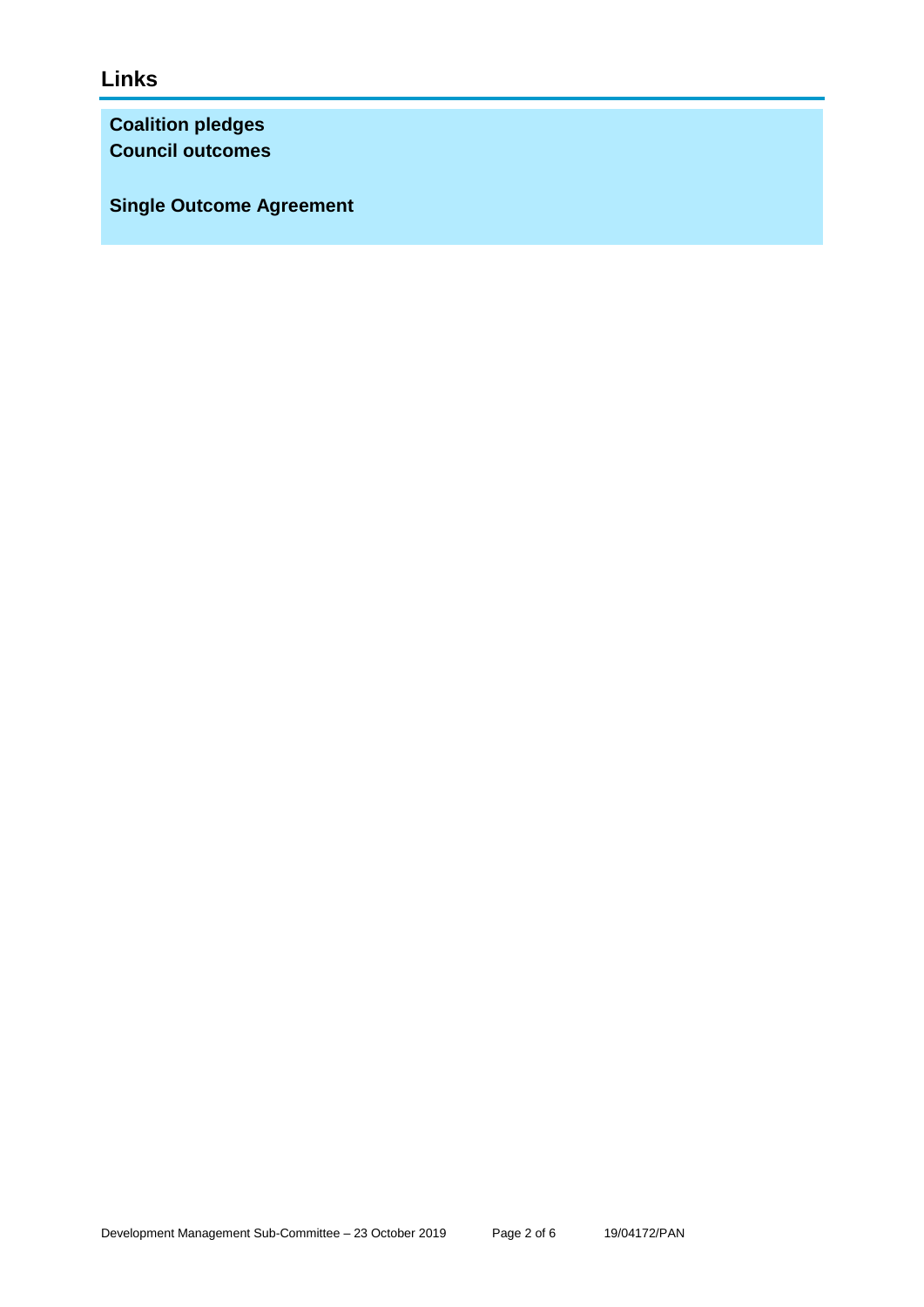# **Recommendations**

**1.1** It is recommended that the Committee notes the key issues at this stage and advises of any other issues.

## **Background**

#### **2.1 Site description**

The site is approximately 24 hectares in area and lies in the south east of Edinburgh. The site is located to the south of Frogston Road East and is bounded by a small road (Broomhills Road) to the east.

The site is relatively flat and in agricultural use. There are a number of mature trees along the northern boundary and the site is bisected by power lines and electricity pylons.

At present, the areas to the north are predominantly residential, but also include an established garden centre. To the east is the Broomhills housing development (currently under construction). The areas to the south and west are predominantly open countryside.

The Edinburgh City Bypass lies further to the south.

#### **2.2 Site History**

There is no planning history for the site.

#### **Neighbouring Sites**

The site to the immediate east is allocated for housing in the Edinburgh Local Development Plan (LDP) and is currently being developed:

12 May 2017 - Planning permission granted for residential development (633 units) with small scale commercial units, associated roads, footpaths, parking, landscaping and open space plus site for new Primary School (14/04860/FUL).

There have been subsequent applications for an increase in the number of units. The total number of units on the site is now 671.

### **Main report**

#### **3.1 Description Of The Proposal**

An application for planning permission in principle will be submitted for residential-led development and ancillary uses. No details have been submitted of number of units, type of housing, access or design.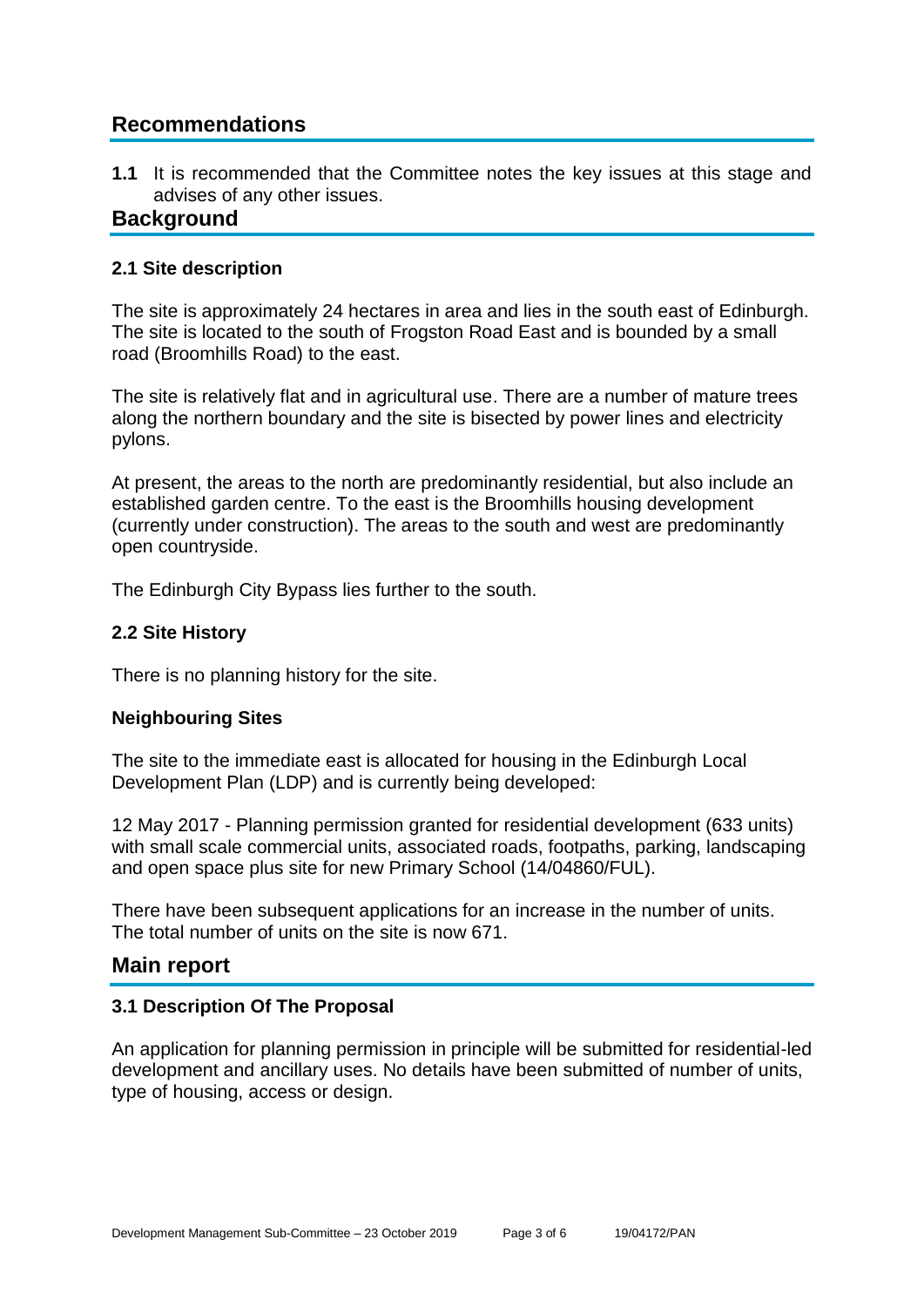#### **3.2 Key Issues**

The key considerations against which the eventual application will be assessed include whether:

a) The principle of the development is acceptable in this location;

The site is designated as Green Belt in the Edinburgh Local Development Plan (LDP). Part of the site is also within an area of importance for flood management.

The proposals are therefore contrary to policy and a reasoned justification to allow development within the Green Belt and Area of Importance for Flood Management will be required.

b) The design, scale and layout are acceptable within the character of the area; and does the proposal comply with the Edinburgh Design Guidance;

The application will be for planning permission in principle. A design and access statement will be required to accompany the application.

c) Access arrangements are acceptable in terms of road safety and public transport accessibility;

The proposal should have regards to the transport policies of the LDP. Consideration should be given to the impact on traffic flows on local roads and access to public transport.

A transport statement will be required to support the application.

d) There are any other environmental factors that require consideration;

The applicants will be required to submit sufficient information to demonstrate that the site can be developed without having a detrimental impact on the environment. Screening for an Environmental Impact Assessment will be required.

In order to support the application, the following documents will be submitted:

Pre-Application Consultation report; Planning Statement; Design and Access Statement; Transport Statement; Landscape and Visual Impact Appraisal; Flood Risk Assessment and Surface Water Management Plan; Air Quality Impact Assessment; Noise Impact Assessment; and Phase 1 Habitat and Protected Species Survey.

This list is not exhaustive and further documents may be required.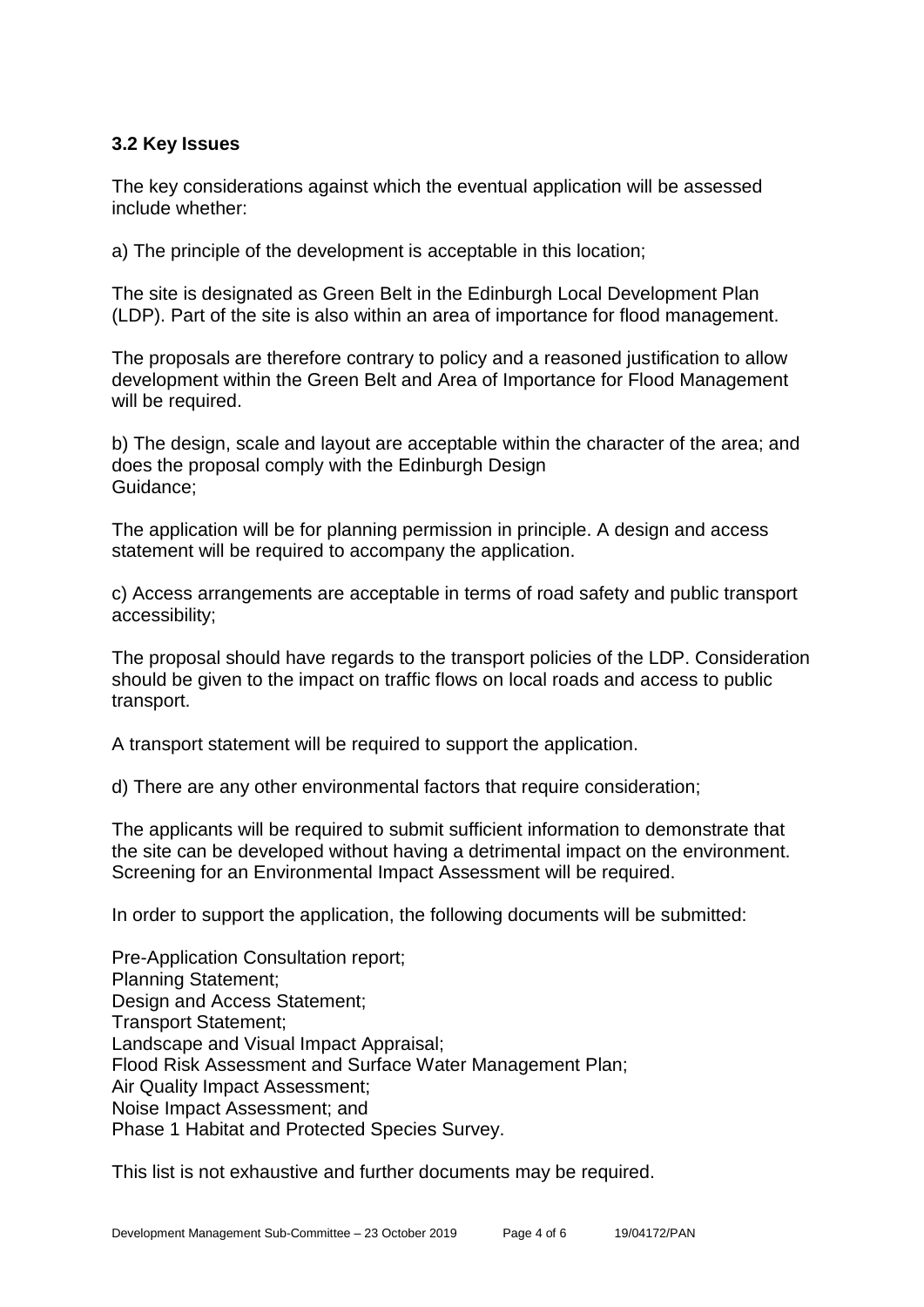#### **3.3 Assessment**

This report highlights the main issues that are likely to arise in relation to the various key considerations. This list is not exhaustive and further matters may arise when the new application is received, and consultees and the public have the opportunity to comment.

# **Financial impact**

**4.1** The forthcoming application may be subject to a legal agreement.

# **Risk, Policy, compliance and governance impact**

**5.1** Provided planning applications are determined in accordance with statutory legislation, the level of risk is low.

## **Equalities impact**

**6.1** This is a pre-application report. When a planning application is submitted it will be assessed in terms of equalities and human rights.

## **Sustainability impact**

**7.1** A sustainability statement will need to be submitted with the application.

## **Consultation and engagement**

#### **8.1 Pre-Application Process**

There have been no pre-application discussions in relation to this site.

#### **8.2 Publicity summary of representations and Community Council comments**

The Proposal of Application Notice (reference: 19/04172/PAN) outlined a public exhibition to be held on 25 October 2019 at the Gilmerton Society Hall. The results of the community consultation will be submitted with the application as part of the Preapplication Consultation Report.